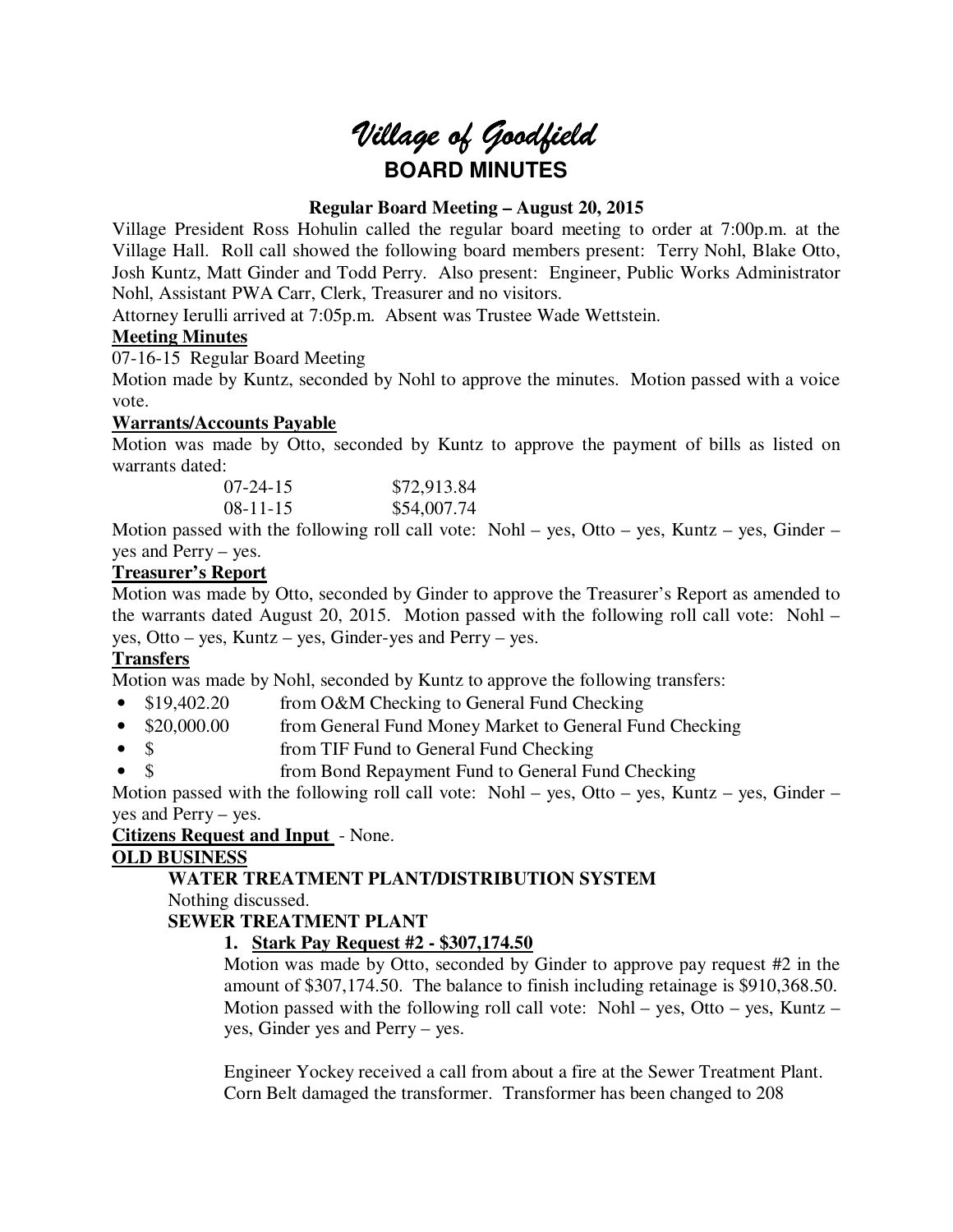3 phase. Some electrical items at the Sewer Treatment Plant will need to be converted.

Trustee Nohl asked at a pre-construction meeting to have room for a drive on both sides of the road at the STP to be able to clean up felled trees or erosion on the creek side. Engineer Yockey would like to set up a water and sewer committee meeting to discuss options.

# **2. Trunk Sewer Improvements – Clearing Brush**

Nothing discussed.

**Payment of outstanding invoices upon request of Village Engineer** 

No outstanding invoices.

# **Goodfield Business Park**

Nothing discussed.

#### **Possible acquisition of decommissioned Ameren Substation**

Attorney Ierulli sent a letter to Ameren. Ameren responded and noted contamination is very low and the wells are very deep. They have decided to retain ownership of the property. Attorney Ierulli and Engineer Yockey will send another letter to Ameren stating they need to do due diligence in testing.

# **Street Repairs/MFT**

## **Sealcoat**

Sealcoat work is done. Amount owed to McLean County Asphalt is \$46,702.40. Motion was made by Ginder, seconded by Kuntz to approve payment to McLean County Asphalt. Motion passed with the following roll call vote: Nohl – yes, Otto – yes, Kuntz – yes, Ginder – yes and Perry – yes..

# **Robinson Street Overlay**

This project should be completed by the week of September 14<sup>th</sup>.

**Possible Annexation** 

Nothing discussed.

### **New Pick-up Truck**

The new Pick-up should be here next week.

### **Generator at Tower 2**

Nothing discussed.

### **08 GMC Dump Bed Work**

Truck is back from Koenig. They did a great job on the repairs.

## **NEW BUSINESS**

### **Ordinance for Pool Filling Procedure**

An Ordinance was prepared by Attorney Ierulli regarding Pool filling procedures.

Motion was made by Nohl, seconded by Otto to approve **Ordinance #15-08**, an ordinance amending Chapter 8, Article VIII of the Village Code. Motion passed with the following roll call vote: Nohl – yes, Otto – yes, Kuntz – yes, Ginder – yes and Perry yes.

## **Ordinance for Surplus Equipment – 2002 GMC 2500**

Motion was made by Kuntz, seconded by Perry to approve Ordinance #15-09, an ordinance authorizing the sale of surplus property of the Village of Goodfield. Motion was made by Kuntz, seconded by Perry to approve Ordinance #15-09. Motion passed